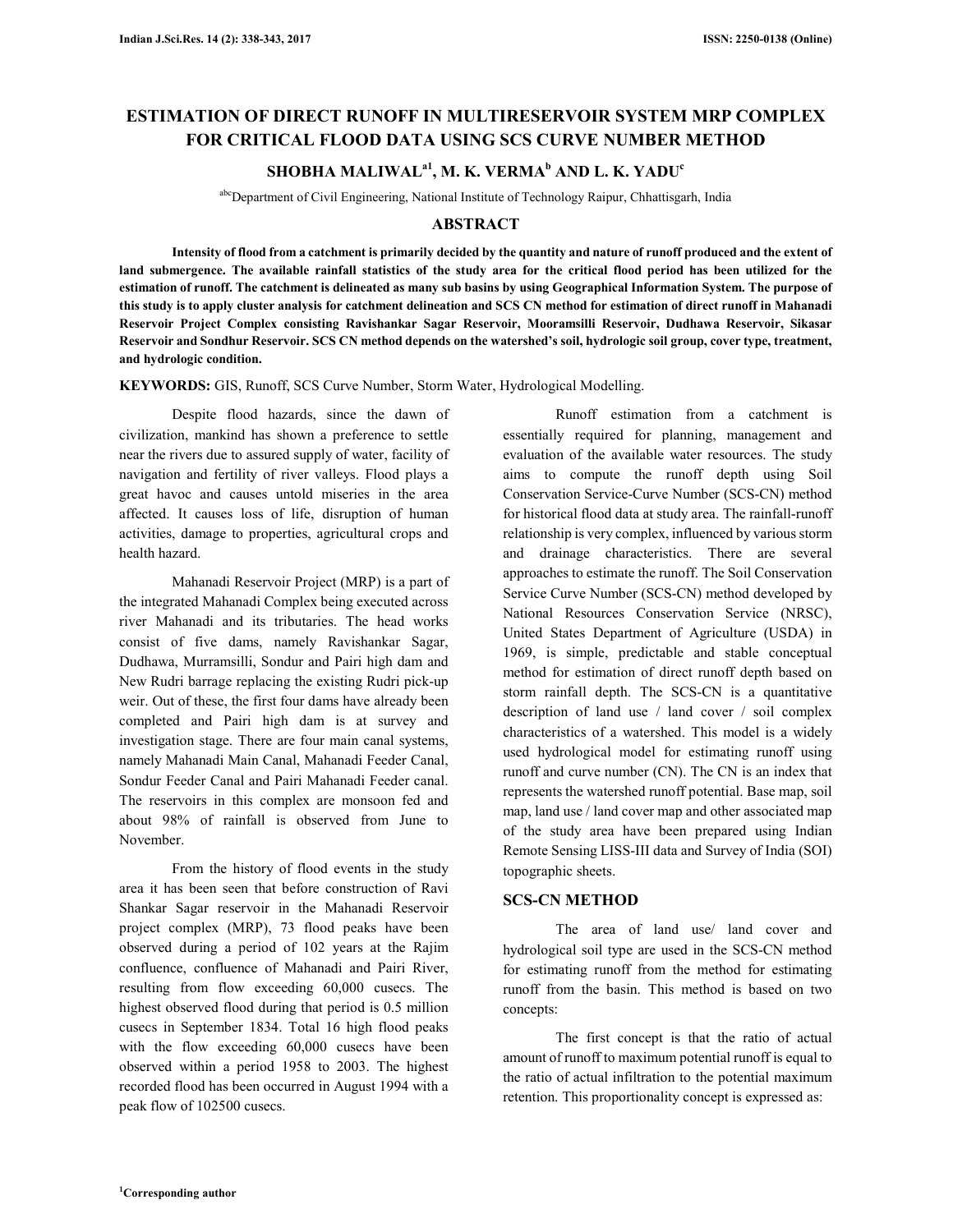$(P-Ia-Q)/s = Q/(P-Ia)$  (1)

Where  $P =$  precipitation in millimeters (P $>=$ Q)

 $Q =$  runoff in millimeters

 $S =$  potential maximum retention in millimeters

$$
Ia = \lambda S \tag{2}
$$

Where, 
$$
S = (25400/CN) - 254
$$
 (3)

Solving equation (1) and using equation (2) we have

$$
Q=(P-Ia)^2/(P-Ia+S)
$$
 (4)

For Indian condition  $Ia = 0.3S$ 

Thus equation (4) becomes

$$
Q=(P-0.3S)^2/(P-0.7)
$$
 (5)

Equation  $(5)$  is the rainfall – runoff relation used in the estimation of runoff from the storm rainfall.

#### **Hydrologic Soil Group**

In the determination of CN, the hydrological soil classification is adopted. As per National Engineering Handbook (NEH) developed by USDA, soils are classified in four groups A, B, C and D based upon the infiltration and other characteristics.

Group A: Soils in this group have low runoff potential and high infiltration rate when thoroughly wet. Water is transmitted freely through the soil.

Group B: Soils in this group have moderately low runoff potential and moderate infiltration rate when thoroughly wet. Water transmission through the soil is moderate.

Group C: Soils in this group have moderately high runoff potential and low infiltration rate, when thoroughly wet. Water transmission is somewhat restricted through the soil.

Group D: Soils in this group have high runoff potential and low very low infiltration rate, when thoroughly wet. Water transmission is restricted through the soil.

#### **Antecedent Moisture Condition (AMC)**

AMC indicates the moisture content of soil at the beginning of the rainfall event. The AMC is an attempt to account for the variation in curve number in an area under consideration from time to time. Three levels

of AMC were documented by SCS AMC I, AMC II & AMC III. The limits of these three AMC classes are based on rainfall magnitude of previous five days and season (dormant season and growing season).

**Table 1: AMC for determination of CN value** 

| $Ia = Initial Abstraction;$                                                                               |  | AMC                   | <b>Total Rain in Previous 5 days</b> |                 |
|-----------------------------------------------------------------------------------------------------------|--|-----------------------|--------------------------------------|-----------------|
| The second concept is that the amount of initial<br>abstraction is some fraction of the potential maximum |  | <b>Dormant Season</b> | <b>Growing Season</b>                |                 |
| retention and thus expressed as:                                                                          |  | Less than 13 mm       | Less than 36 mm                      |                 |
| $Ia = \lambda S$<br>(2)                                                                                   |  | Н                     | 13 to 28 mm                          | $362$ to 53 mm  |
| For Indian condition Ia $= 0.3S$                                                                          |  | Ш                     | More than 28 mm                      | More than 53 mm |

#### **STUDY AREA**

Location of study area MRP complex is from longitude 80°30″ to 82°50″ E and latitude 19°20″ to 21°50″ N having catchment area 8086 sqkm. Some of the data needed for the study were available from various sources and some of them were procured. The data sources are:

• Topographic data from Survey of India (SOI) toposheets (2005-2006) of scale 1:50,000 used to identify the study area.

• Satellite Imageries: The Indian Remote Sensing satellite with Linear Imaging Self Scanning sensors (IRS – LISS III) satellite data of scale 1:50000 were collected from Bhuvan portal of Indian Space and Research Organization (ISRO), to use land use/ land cover of the study area.

• Rainfall data from Water Resources Department Chhattisgarh were used.

• The soil data from National Bureau of Soil Survey & Land Use Planning (NBSS & LUP).



**Figure 1: Index map of study area**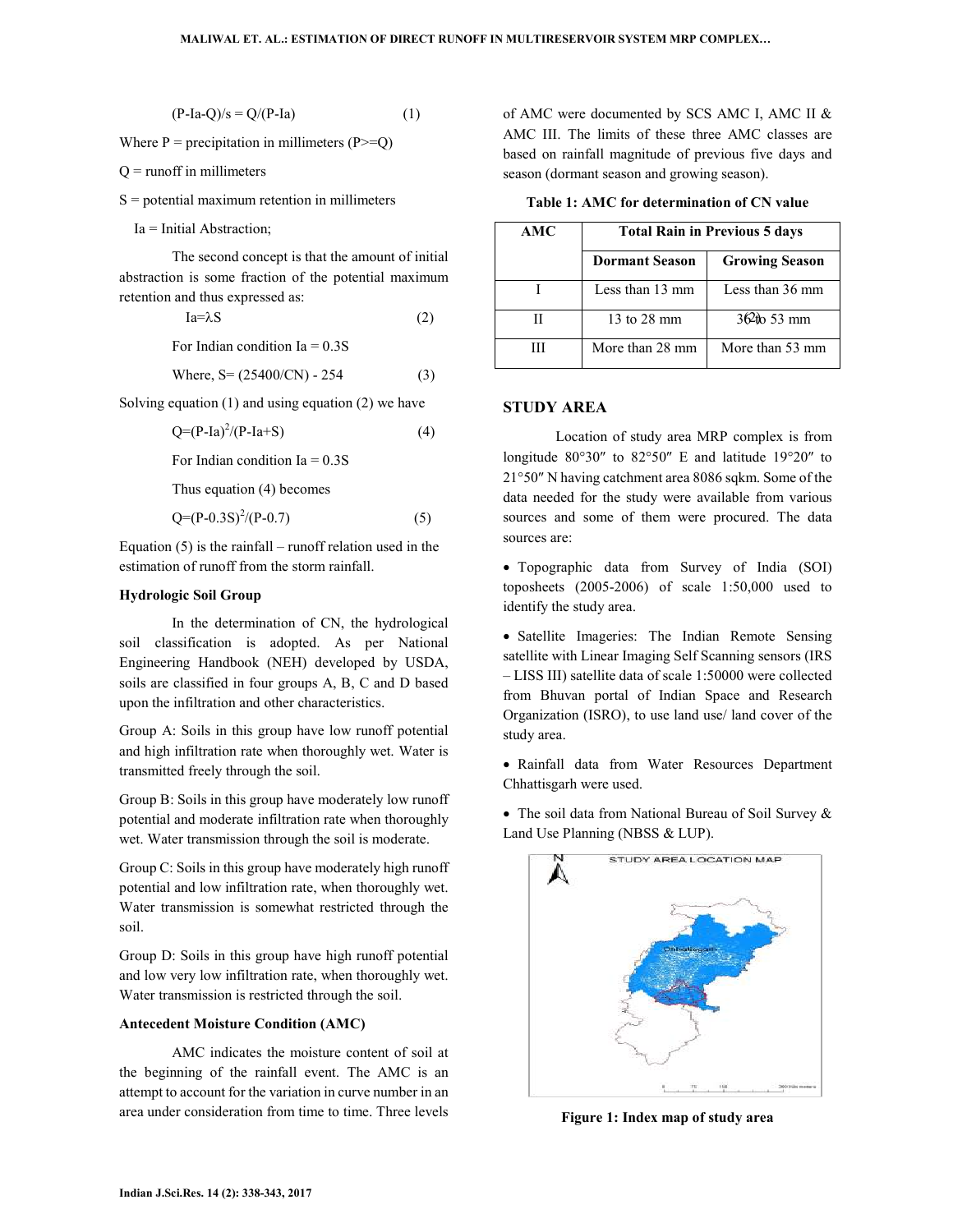

**Figure 2: Location map of projects** 

### **METHODOLOGY**

The basic data required for the study: rainfall-runoff data, land use /land cover from satellite imagery, topographic sheets, reservoir details have been procured from the different sources. The processing and analysis of the basic data is done for adjusting the data for its consistency. With the help of Arc GIS software thematic maps have been prepared. Bhuvan raster images have been downloaded and mosaic tool was applied on the tiles for merging operation to convert it into a single image. With the help of ArcHydro tool watersheds were delineated from the mosaic image. All the thematic maps such as soil map, land use-land cover map, drainage map, river map etc. have been prepared for the study area. Direct runoff for all the reservoirs have been computed by SCS CN method and tabulated as given in table. Dudhawa catchment consists of two, Morromsilli consists of five, RSS consists of seven, sikasar consists of one and sondhur consists of one rain gauge stations.

| S.<br>N <sub>0</sub> | Rainfall<br><b>Station</b> | R.S.S.<br>(C.A.<br>SQKM) | <b>Dhudhawa</b><br>(C.A.<br>SQ.KM.) | Moorumsill<br>(C.A.<br>SQ.KM.) | Mahanadi<br>Remaining<br>(C.A.<br>SQ.KM.) | <b>Sikasar</b><br>(C.A.<br>$SQ.K.M.$ ) | Sondur<br>(C.A.<br>SQ.KM. | Pairi<br>remaining<br>(C.A.<br>SQ.KM.) |
|----------------------|----------------------------|--------------------------|-------------------------------------|--------------------------------|-------------------------------------------|----------------------------------------|---------------------------|----------------------------------------|
|                      | Gangrel                    | 678.058                  | $\theta$                            | 231.013                        | 73.966                                    | $\theta$                               | $\theta$                  | 0                                      |
| 2                    | Kanker                     | 1747.432                 | 144.793                             | 11.844                         | $\theta$                                  | $\theta$                               | $\theta$                  | $\theta$                               |
| 3                    | Charama                    | 498.496                  | $\theta$                            | 0                              | $\Omega$                                  | $\Omega$                               | $\Omega$                  | $\Omega$                               |
| $\overline{4}$       | Mayana                     | 441.113                  | $\theta$                            | 0                              | $\theta$                                  | $\theta$                               | $\theta$                  | $\Omega$                               |
| 5                    | Gurur                      | 63.645                   | $\theta$                            | $\theta$                       | $\theta$                                  | $\theta$                               | $\theta$                  | $\theta$                               |
| 6                    | Chatti                     | 27.49                    | $\theta$                            | 16.073                         | 616.638                                   | $\Omega$                               | $\Omega$                  | $\Omega$                               |
| 7                    | Bhatagaon                  | 213.766                  | $\theta$                            | 0                              | $\Omega$                                  | $\Omega$                               | $\Omega$                  | $\Omega$                               |
| 8                    | Budeni                     | $\theta$                 | $\theta$                            | 0                              | 417.034                                   | $\theta$                               | $\theta$                  | 202.3534                               |
| 9                    | Sondur                     | $\theta$                 | 535.477                             | 74.392                         | $\Omega$                                  | $\Omega$                               | 391                       | 0                                      |
| 10                   | Gariyaband                 |                          |                                     | 151.008                        | 178.611                                   | 437                                    | $\theta$                  | 731.639                                |

**Table 2: Catchment Area Under The Given RG Station**

**Table 3: Computation of direct runoff** 

| Date       | <b>DIRECT SURFACE RUNOFF IN MM</b> |            |                |                    |          |  |
|------------|------------------------------------|------------|----------------|--------------------|----------|--|
|            | Sondhur                            | <b>RSS</b> | <b>Sikasar</b> | <b>Moroomsilli</b> | Dudhawa  |  |
| 01/06/1994 |                                    | 0          |                | 0.00               | 0        |  |
| 02/06/1994 | 0                                  | $\theta$   | $\theta$       | 0.00               | 0        |  |
| 03/06/1994 | 0                                  | $\theta$   | 0              | 0.00               | 0        |  |
| 04/06/1994 | 0                                  | $\theta$   | 0              | 0.00               | 0        |  |
| 05/06/1994 | 0                                  | $\theta$   | 0              | 0.00               | 0        |  |
| 06/06/1994 | 0                                  | $\theta$   | 0              | 0.00               | 0        |  |
| 07/06/1994 | 0                                  | $\theta$   | 0.59           | 0.00               | 0        |  |
| 08/06/1994 | 0                                  | $\theta$   | 1.66           | 0.01               | $\theta$ |  |
| 09/06/1994 | 0                                  | $\theta$   | $\mathbf{0}$   | 0.00               | 0        |  |
| 10/06/1994 | 0                                  | $\Omega$   | 0              | 0.00               | 0        |  |
| 11/06/1994 |                                    | 0          |                | 0.00               |          |  |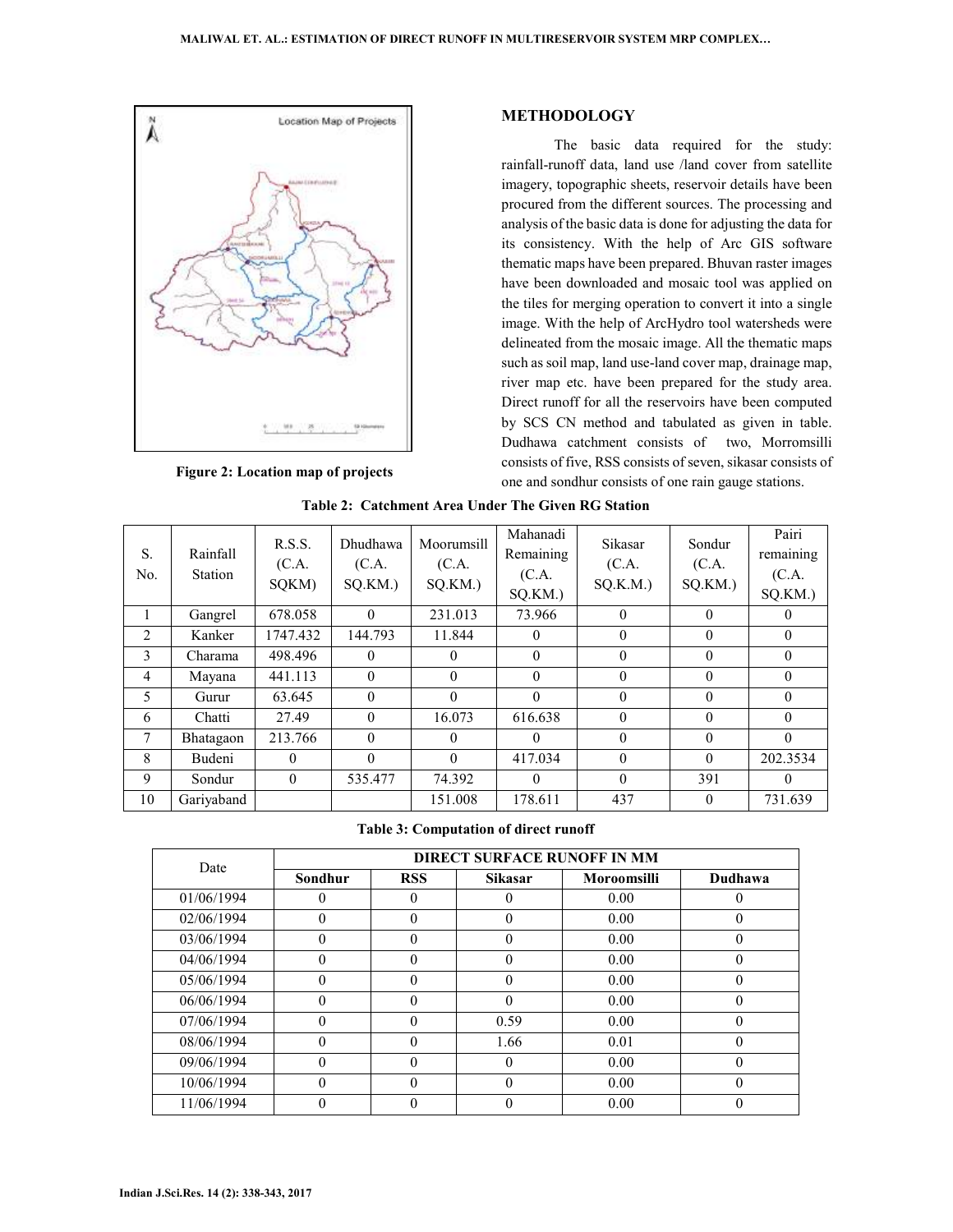| 12/06/1994 | $\boldsymbol{0}$ | $\boldsymbol{0}$ | $\mathbf{0}$     | 0.00     | $\mathbf{0}$     |
|------------|------------------|------------------|------------------|----------|------------------|
| 13/06/1994 | $\boldsymbol{0}$ | $\boldsymbol{0}$ | 14.99            | 0.97     | $\boldsymbol{0}$ |
| 14/06/1994 | 1.63             | $\boldsymbol{0}$ | 0.56             | 0.05     | 1.28             |
| 15/06/1994 | 1.06             | 1.91             | 7.28             | 1.95     | 1.31             |
| 16/06/1994 | 0.81             | 2.44             | 8.2              | 2.43     | 0.74             |
| 17/06/1994 | $\boldsymbol{0}$ | $\boldsymbol{0}$ | 0.01             | 0.00     | $\boldsymbol{0}$ |
| 18/06/1994 | $\boldsymbol{0}$ | 0.44             | $\boldsymbol{0}$ | 0.00     | $\boldsymbol{0}$ |
| 19/06/1994 | 10.73            | 3.84             | 18.08            | 9.75     | 10.71            |
| 20/06/1994 | $\boldsymbol{0}$ | $\boldsymbol{0}$ | $\mathbf{0}$     | 0.00     | $\boldsymbol{0}$ |
| 21/06/1994 | 3.09             | 13.23            | 21.14            | 18.13    | 4.07             |
| 22/06/1994 | 7.06             | 3.55             | 5.93             | 3.89     | 11.33            |
| 23/06/1994 | 0.06             | $\boldsymbol{0}$ | $\boldsymbol{0}$ | 0.00     | 0.02             |
| 24/06/1994 | $\boldsymbol{0}$ | $\boldsymbol{0}$ | $\boldsymbol{0}$ | 0.00     | $\boldsymbol{0}$ |
| 25/06/1994 | $\overline{0}$   | $\boldsymbol{0}$ | $\boldsymbol{0}$ | $0.00\,$ | $\theta$         |
| 26/06/1994 | 14.42            | $\boldsymbol{0}$ | $\boldsymbol{0}$ | 0.76     | 13.72            |
| 27/06/1994 | 0.26             | 0.46             | 13.52            | 1.45     | 0.34             |
| 28/06/1994 | $\boldsymbol{0}$ | $\boldsymbol{0}$ | $\boldsymbol{0}$ | 0.00     | $\boldsymbol{0}$ |
| 29/06/1994 | $\boldsymbol{0}$ | $\boldsymbol{0}$ | $\boldsymbol{0}$ | $0.00\,$ | $\boldsymbol{0}$ |
| 30/06/1994 | $\boldsymbol{0}$ | $\boldsymbol{0}$ | $\boldsymbol{0}$ | 0.00     | $\mathbf{0}$     |
| 01/07/1994 | $\boldsymbol{0}$ | $\boldsymbol{0}$ | $\boldsymbol{0}$ | $0.00\,$ | $\boldsymbol{0}$ |
| 02/07/1994 | $\boldsymbol{0}$ | $\boldsymbol{0}$ | $\boldsymbol{0}$ | 0.00     | $\boldsymbol{0}$ |
| 03/07/1994 | 10.73            | 7.2              | 2.97             | 3.00     | 13.78            |
| 04/07/1994 | 2.53             | 0.75             | 1.32             | 2.89     | 2.05             |
| 05/07/1994 | 0                | $\mathbf{0}$     | $\mathbf{0}$     | 0.00     | $\theta$         |
| 06/07/1994 | $\boldsymbol{0}$ | $\boldsymbol{0}$ | $\boldsymbol{0}$ | $0.00\,$ | $\boldsymbol{0}$ |
| 07/07/1994 | $\boldsymbol{0}$ | $\boldsymbol{0}$ | $\boldsymbol{0}$ | 0.00     | $\mathbf{0}$     |
| 08/07/1994 | 1.63             | 8.62             | $\boldsymbol{0}$ | 8.16     | 1.65             |
| 09/07/1994 | 3.95             | 5.4              | 8.25             | 6.25     | 4.17             |
| 10/07/1994 | 54.43            | 68.02            | 242.62           | 110.34   | 60.13            |
| 11/07/1994 | 5.93             | 118              | 38.89            | 101.17   | 12.73            |
| 12/07/1994 | $\boldsymbol{0}$ | 6.29             | $\boldsymbol{0}$ | 0.26     | $\boldsymbol{0}$ |
| 13/07/1994 | $\boldsymbol{0}$ | 1.21             | $\boldsymbol{0}$ | 0.00     | $\mathbf{0}$     |
| 14/07/1994 | $\boldsymbol{0}$ | $\boldsymbol{0}$ | $\boldsymbol{0}$ | $0.00\,$ | $\boldsymbol{0}$ |
| 15/07/1994 | $\boldsymbol{0}$ | 0.07             | $\boldsymbol{0}$ | $0.00\,$ | $\boldsymbol{0}$ |
| 16/07/1994 | $\boldsymbol{0}$ | 0.45             | 2.36             | 0.16     | 5.56             |
| 17/07/1994 | 4.92             | 45.7             | $\overline{0}$   | 8.09     | $\mathbf{0}$     |
| 18/07/1994 | 0.06             | 0.22             | 0.03             | 0.00     | $\mathbf{0}$     |
| 19/07/1994 | $\boldsymbol{0}$ | 0.28             | $\mathbf{0}$     | 0.00     | $\mathbf{0}$     |
| 20/07/1994 | 0.06             | 10.18            | 5.28             | 3.48     | $\theta$         |
| 21/07/1994 | $\boldsymbol{0}$ | $\boldsymbol{0}$ | $\mathbf{0}$     | 0.00     | $\mathbf{0}$     |
| 22/07/1994 | $\boldsymbol{0}$ | $\boldsymbol{0}$ | $\mathbf{0}$     | 0.00     | 0.16             |
| 23/07/1994 | $\boldsymbol{0}$ | $\boldsymbol{0}$ | $\mathbf{0}$     | 0.00     | 0.01             |
| 24/07/1994 | $\boldsymbol{0}$ | $\mathbf{0}$     | $\boldsymbol{0}$ | 0.00     | $\theta$         |
| 25/07/1994 | $\mathbf{0}$     | $\mathbf{0}$     | $\boldsymbol{0}$ | 0.00     | 1.74             |
| 26/07/1994 | $\boldsymbol{0}$ | $\boldsymbol{0}$ | $\boldsymbol{0}$ | 0.00     | $\mathbf{0}$     |
| 27/07/1994 | $\boldsymbol{0}$ | $\boldsymbol{0}$ | 0.01             | 0.00     | 0.16             |
| 28/07/1994 | $\mathbf{0}$     | $\boldsymbol{0}$ | $\mathbf{0}$     | 0.00     | 7.22             |
| 29/07/1994 | 0.26             | $\mathbf{0}$     | $\boldsymbol{0}$ | 0.00     | $\mathbf{0}$     |
| 30/07/1994 | $\boldsymbol{0}$ | $\boldsymbol{0}$ | $\boldsymbol{0}$ | 0.00     | $\boldsymbol{0}$ |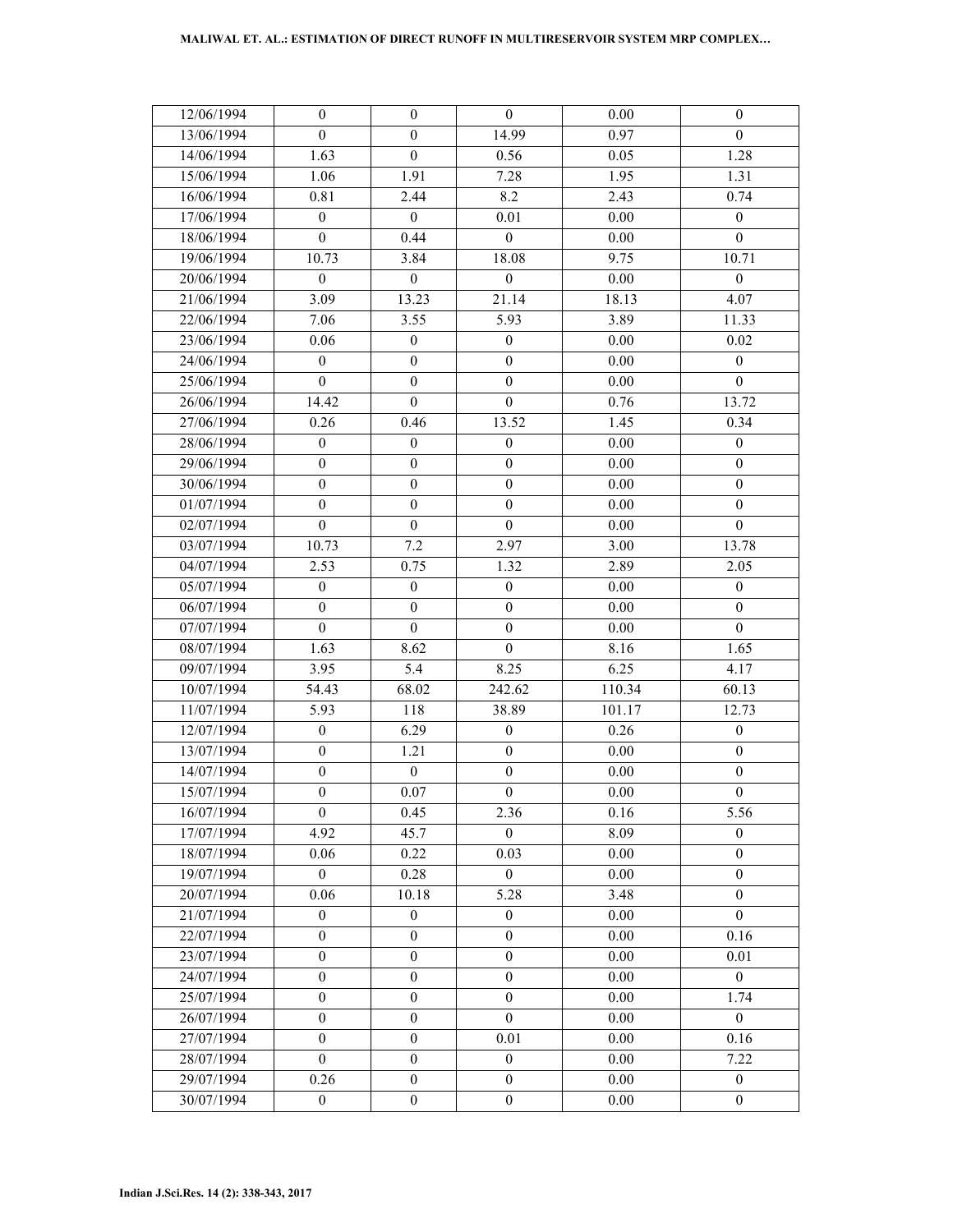| 31/07/1994 | $\boldsymbol{0}$ | $\boldsymbol{0}$ | 0.14             | $0.00\,$         | 1.84             |
|------------|------------------|------------------|------------------|------------------|------------------|
| 01/08/1994 | 0.06             | 1.65             | 1.41             | 0.15             | 40.36            |
| 02/08/1994 | $\boldsymbol{0}$ | $\boldsymbol{0}$ | $\boldsymbol{0}$ | $0.00\,$         | 67.34            |
| 03/08/1994 | $\boldsymbol{0}$ | $\boldsymbol{0}$ | $\boldsymbol{0}$ | $0.00\,$         | $\boldsymbol{0}$ |
| 04/08/1994 | 1.63             | 1.38             | 1.56             | 0.83             | $\mathbf{0}$     |
| 05/08/1994 | 0.06             | $\boldsymbol{0}$ | $\boldsymbol{0}$ | $0.00\,$         | $\boldsymbol{0}$ |
| 06/08/1994 | $\boldsymbol{0}$ | $\boldsymbol{0}$ | $\boldsymbol{0}$ | 0.00             | 25.55            |
| 07/08/1994 | $\boldsymbol{0}$ | 0.42             | 0.72             | 0.70             | $\boldsymbol{0}$ |
| 08/08/1994 | $\mathbf{0}$     | 0.02             | $\boldsymbol{0}$ | 0.02             | $\theta$         |
| 09/08/1994 | 0.26             | $\boldsymbol{0}$ | $\boldsymbol{0}$ | 0.00             | 0.51             |
| 10/08/1994 | 7.06             | $\boldsymbol{0}$ | $\boldsymbol{0}$ | 3.76             | 0.36             |
| 11/08/1994 | $\boldsymbol{0}$ | 0.41             | 2.97             | 0.62             | $\boldsymbol{0}$ |
| 12/08/1994 | $\boldsymbol{0}$ | $\boldsymbol{0}$ | $\boldsymbol{0}$ | $0.00\,$         | 10.34            |
| 13/08/1994 | $\boldsymbol{0}$ | $\boldsymbol{0}$ | $\boldsymbol{0}$ | $0.00\,$         | 116.04           |
| 14/08/1994 | $\boldsymbol{0}$ | $\boldsymbol{0}$ | $\boldsymbol{0}$ | 0.00             | $\mathbf{0}$     |
| 15/08/1994 | $\boldsymbol{0}$ | $\boldsymbol{0}$ | $\boldsymbol{0}$ | $0.00\,$         | $\theta$         |
| 16/08/1994 | $\mathbf{0}$     | $\boldsymbol{0}$ | $\mathbf{0}$     | 0.00             | 0.13             |
| 17/08/1994 | 2.33             | 0.68             | 6.02             | 1.03             | 0.06             |
| 18/08/1994 | 34.98            | 7.11             | 82.95            | 27.64            | 42.11            |
| 19/08/1994 | 77.48            | 34.1             | 2.97             | 38.32            | 20.92            |
| 20/08/1994 | $\boldsymbol{0}$ | 0.05             | $\boldsymbol{0}$ | 0.00             | $\boldsymbol{0}$ |
| 21/08/1994 | $\mathbf{0}$     | $\mathbf{0}$     | $\mathbf{0}$     | 0.00             | $\mathbf{0}$     |
| 22/08/1994 | $\boldsymbol{0}$ | $\boldsymbol{0}$ | $\mathbf{0}$     | 0.00             | $\boldsymbol{0}$ |
| 23/08/1994 | 32.25            | 8.57             | 28.39            | 19.82            | $\boldsymbol{0}$ |
| 24/08/1994 | $\boldsymbol{0}$ | $\boldsymbol{0}$ | 11.83            | 0.73             | $\boldsymbol{0}$ |
| 25/08/1994 | $\mathbf{0}$     | $\boldsymbol{0}$ | $\boldsymbol{0}$ | $0.00\,$         | $\boldsymbol{0}$ |
| 26/08/1994 | 0.81             | $\boldsymbol{0}$ | $\boldsymbol{0}$ | 0.05             | $\boldsymbol{0}$ |
| 27/08/1994 | 0.59             | 0.19             | $\boldsymbol{0}$ | 0.01             | $\boldsymbol{0}$ |
| 28/08/1994 | $\boldsymbol{0}$ | $\boldsymbol{0}$ | $\boldsymbol{0}$ | $0.00\,$         | 0.05             |
| 29/08/1994 | 13.47            | 5.08             | 15.57            | 8.65             | $\boldsymbol{0}$ |
| 30/08/1994 | 140.66           | 47.14            | 77.48            | 57.30            | $\boldsymbol{0}$ |
| 31/08/1994 | $\mathbf{0}$     | 0.09             | 0.62             | 0.02             | 70.42            |
| 01/09/1994 | 0.01             | 0.17             | 0.41             | 0.05             | $\boldsymbol{0}$ |
| 02/09/1994 | 0.26             | 1.51             | 0.72             | 0.24             | $\boldsymbol{0}$ |
| 03/09/1994 | 0.14             | $\boldsymbol{0}$ | $\mathbf{0}$     | 0.00             | $\boldsymbol{0}$ |
| 04/09/1994 | 52.36            | 0.41             | 14.65            | 6.73             | $\mathbf{0}$     |
| 05/09/1994 | 21.05            | 45.87            | 20.69            | 49.90            | $\mathbf{0}$     |
| 06/09/1994 | $\boldsymbol{0}$ | $\boldsymbol{0}$ | $\boldsymbol{0}$ | $\mathbf{0}$     | $\mathbf{0}$     |
| 07/09/1994 | $\boldsymbol{0}$ | $\mathbf{0}$     | $\boldsymbol{0}$ | $\mathbf{0}$     | $\mathbf{0}$     |
| 08/09/1994 | $\boldsymbol{0}$ | $\boldsymbol{0}$ | $\boldsymbol{0}$ | $\mathbf{0}$     | $\mathbf{0}$     |
| 09/09/1994 | $\boldsymbol{0}$ | $\boldsymbol{0}$ | $\boldsymbol{0}$ | $\boldsymbol{0}$ | $\mathbf{0}$     |
| 10/09/1994 | $\boldsymbol{0}$ | $\boldsymbol{0}$ | $\boldsymbol{0}$ | $\boldsymbol{0}$ | $\mathbf{0}$     |
| 11/09/1994 | $\boldsymbol{0}$ | $\boldsymbol{0}$ | $\boldsymbol{0}$ | $\mathbf{0}$     | $\mathbf{0}$     |
| 12/09/1994 | $\boldsymbol{0}$ | $\mathbf{0}$     | $\boldsymbol{0}$ | $\boldsymbol{0}$ | $\mathbf{0}$     |
| 13/09/1994 | $\boldsymbol{0}$ | $\boldsymbol{0}$ | $\boldsymbol{0}$ | $\mathbf{0}$     | $\mathbf{0}$     |
| 14/09/1994 | 0.06             | $\boldsymbol{0}$ | 0.44             | $\mathbf{0}$     | $\mathbf{0}$     |
| 15/09/1994 | 0                | $\mathbf{0}$     | $\mathbf{0}$     | $\mathbf{0}$     | $\overline{2}$   |
| 16/09/1994 | $\mathbf{0}$     | $\boldsymbol{0}$ | $\mathbf{0}$     | $\mathbf{0}$     | $\mathbf{0}$     |
| 17/09/1994 | 81.83            | 6.08             | 34.04            | 16.89            | $0.00\,$         |